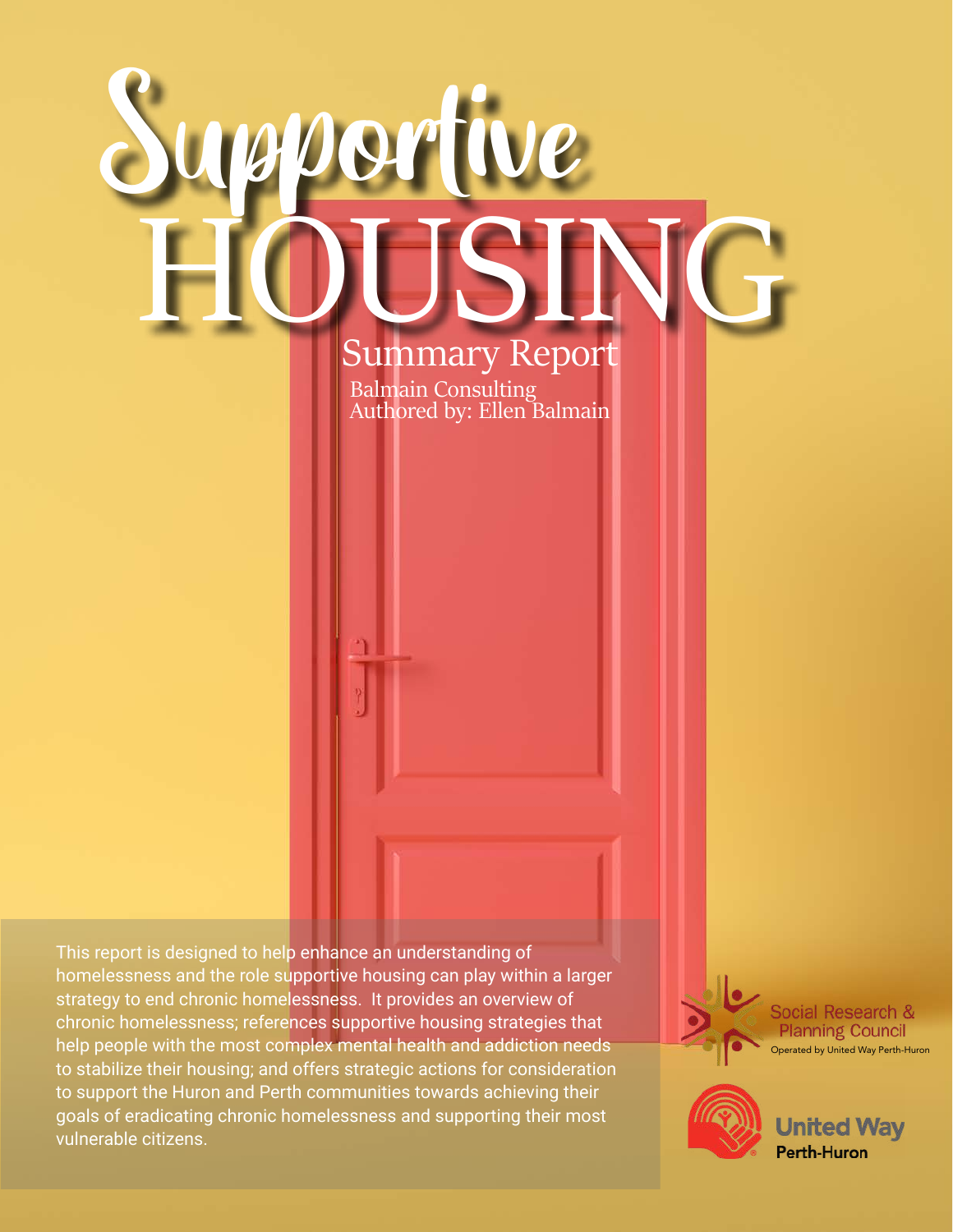

# **Introduction**

If we are to eradicate homelessness, a robust housing system must be more than just buildings. The system must include flexible health and social supports that help people at the level they need, when they need it. Solutions will require particular focus on supporting people with the most persistent, pressing, and complex needs.

Fortunately, the housing and homelessness system is in a transformational process of review at the local, provincial, and national levels. Recent examples that illustrate a commitment to the change agenda include (but are not limited to):

- Detailed Housing and Homelessness Plans for both Perth County and Huron County service areas were created in 2014 and recently updated.
- The Ministries of Health, Long-Term Care, Municipal Affairs and Housing, and Children, Community and Social Services, conducted joint consultations with stakeholders across the province to seek input into improving and transforming the supportive housing system.
- Government partners have released updated policy initiatives with specific goals to end chronic homelessness and are backing their commitments with practical frameworks, resources, and funding.

Chronic homelessness refers to episodes of homelessness that typically become more entrenched and ingrained in people's daily lives due to their long duration, which may be continuous or episodic. The Canadian government defines chronic homelessness as "individuals who are currently experiencing homelessness AND who meet at least 1 of the following criteria:

# **What Is Homelessness?**

### Homelessness is not strictly an issue of housing instability. The Canadian government

defines homelessness as follows:

"Homelessness is the situation of an individual or family who does not have a permanent address or residence; the living situation of an individual or family who does not have stable, permanent, appropriate housing, or the immediate prospect, means and ability of acquiring it.

It is often the result of what are known as systemic or societal barriers, including a lack of affordable and appropriate housing, the individual/household's financial, mental, cognitive, behavioural or physical challenges, and/or racism and discrimination."

- They have a total of at least six months (180 days) of homelessness over the past year
- They have recurrent experiences of homelessness over the past 3 years, with a cumulative duration of at least 18 months (546 days)"

The Canadian Observatory on Homelessness (COH) further illuminates the complexity of the range of homelessness by categorizing peoples' experiences of homelessness into four typologies:

**Unsheltered** or absolutely homeless and living on the streets or in places not intended for human habitation (often referred to as "living rough").

**Emergency Sheltered** including **those staying in overnight shelters for** people who are homeless, as well as shelters for youth and those impacted by family violence.

### **Provisionally Accommodated**

(often referred to as 'couch surfers' and 'hidden homeless') refers to those whose accommodation is temporary or lacks security of tenure

### **At Risk of Homelessness**

referring to people who are not homeless, but whose current economic and/ or housing situation is precarious or does not meet public health and safety standards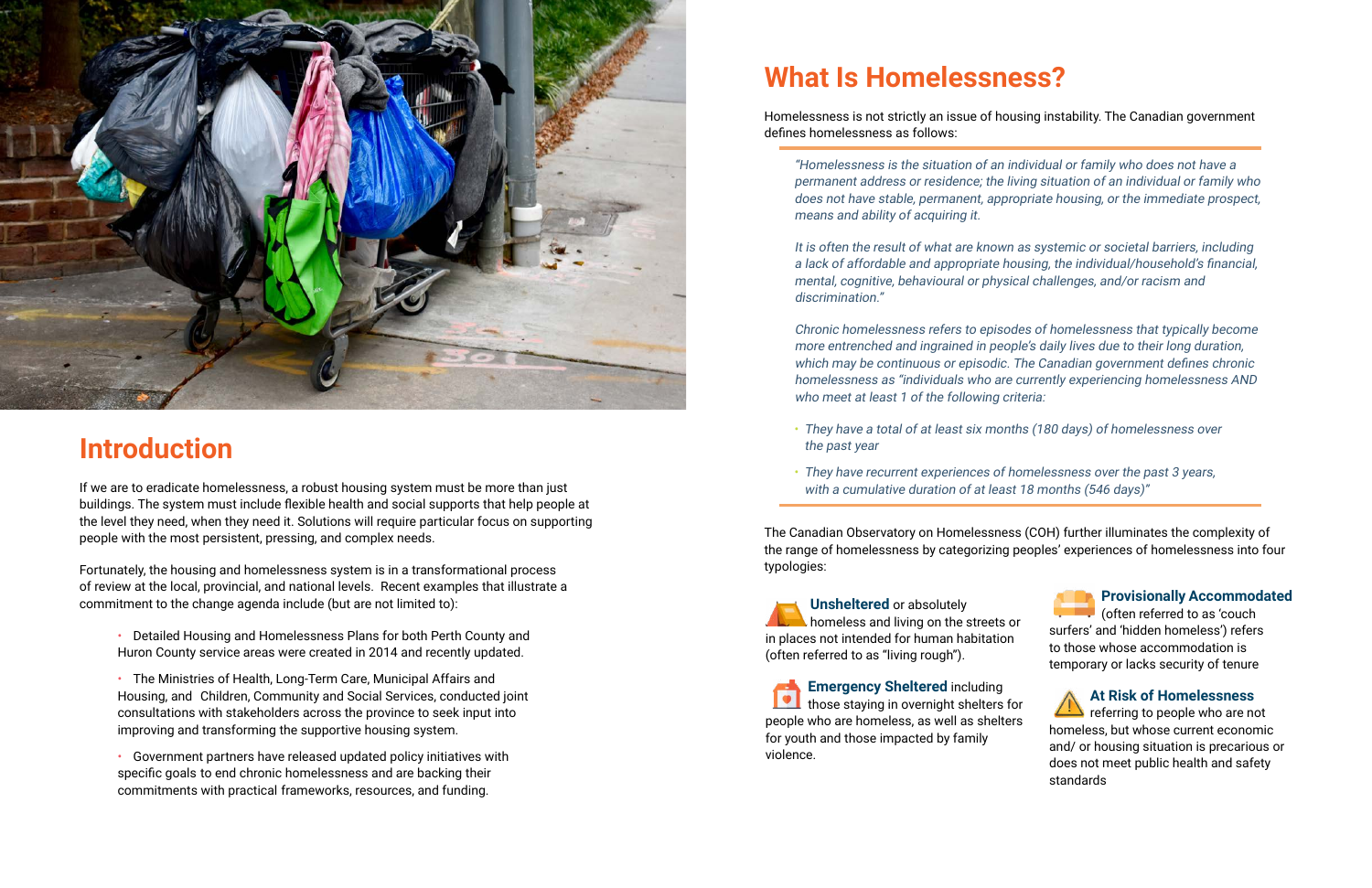The definitions of homelessness encourage a visceral understanding of the challenges faced and the pain endured by those experiencing homelessness. However, even a thoughtful and well-designed definition cannot capture the breadth and complexity of homelessness. Acknowledging that different groups of people are affected differently by homelessness, and that their collective experience is unique. As local communities design solutions these differences should be understood and honoured.

# **How does Supportive Housing help to address homelessness?**

For people with a history of homelessness, combined with a severe and persistent mental illness, an addiction challenge, and/or another disability, the path to housing stability can be overwhelming and impossible to achieve alone. "In recent years, Housing First has emerged as a key response to homelessness in many parts of the world including the United States, Europe and across Canada. It is considered to be a highly significant policy and practice innovation that has had a dramatic impact on how homelessness is addressed."

### Housing First

When people have housing, they no longer need to worry about meeting that basic need. With their housing burden alleviated, it becomes possible to solve the issues that contributed to their experience of homelessness in the first place.

How can people begin to think about education goals or launching a job search when their days are filled with worries about where they will rest their head at night and whether they will eat today? The Housing First model provides housing and supports for people experiencing chronic homelessness with no housing readiness requirements (meaning having housing is not conditional on a person's sobriety or abstinence) "Rather, it is a rights-based intervention rooted in the philosophy that all people deserve housing, and that adequate housing is a precondition for recovery." The Housing First model is very adaptable. Communities can devise programs to meet their specific needs, considering cultural, policy and structural differences in social, health, welfare, and housing supports.

"Housing First does not promise to be the only response necessary to end homelessness in a given community – ideally it plays an important role alongside other interventions, including prevention, emergency services, and other models of accommodation and support (including effective transitional and supportive housing models that lead to permanent and adequate housing)." There is no instant or magic solution to a longstanding and complex societal problem like homelessness. Communities realize the greatest outcomes when they pair the core Housing First elements of housing and supports with other interventions that help people nurture supportive relationships and become meaningfully engaged in their communities.

### Supportive Housing

As community dialogue about supportive housing increases, so does the confusion about what exactly is supportive housing? It is a good question without a short and tidy answer. As defined by the Province, "Supportive housing generally refers to a combination of housing assistance and supports that enable people to live as independently as possible in their community". Housing assistance can come in many forms including rent geared-to-income,



Source: HOMELESSNESS-AWARE: Bethany, 19, for The Couch Project. Photo: Barry Smith 310815BSG04

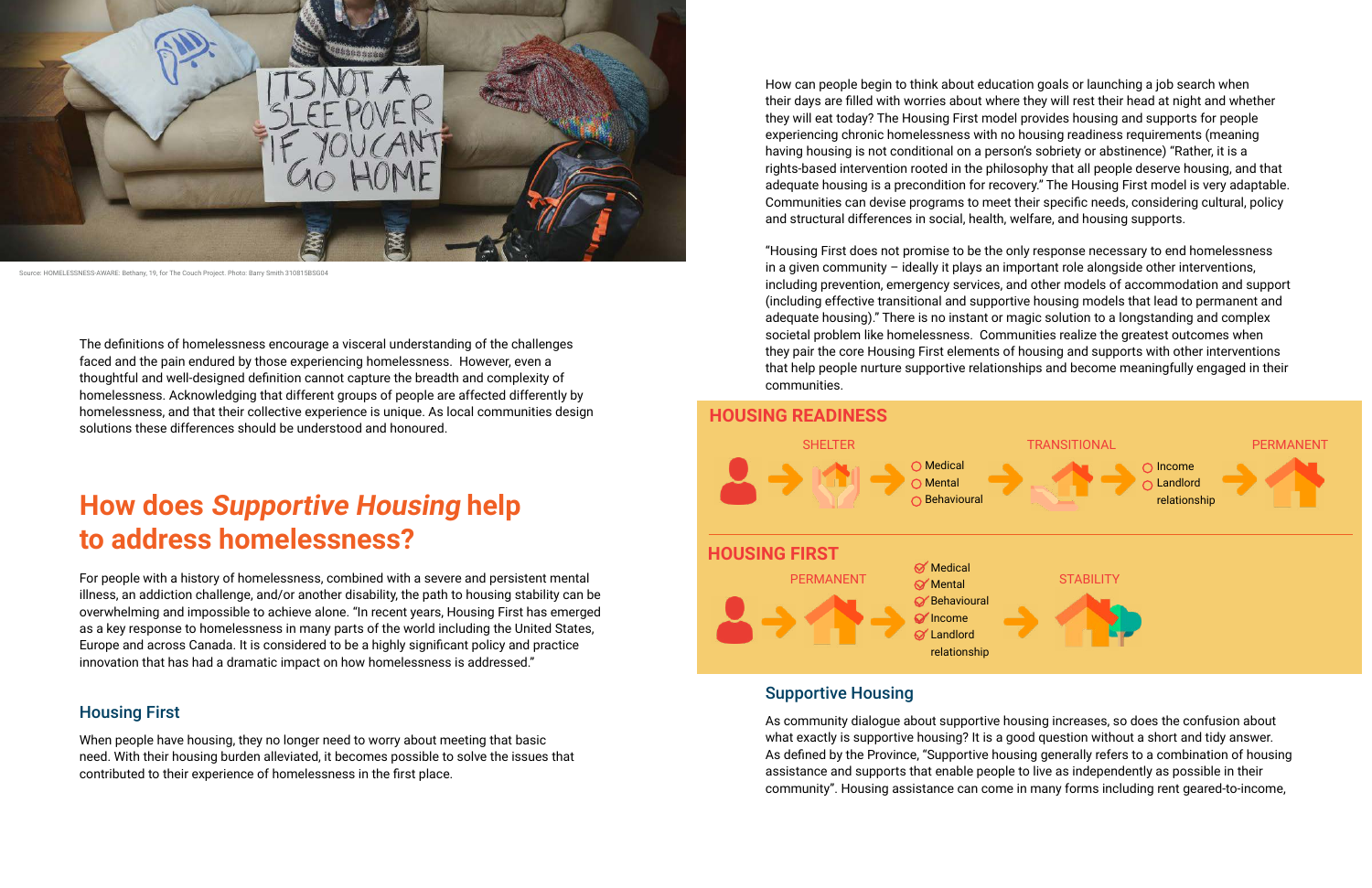a defined rent supplement, or a housing allowance, and housing types (e.g., dedicated buildings, individual units). Supports also take a variety of forms and vary in intensity based on people's unique needs. A few examples of supports include counselling, personal support, case management, income support and assistance with applying for social assistance, assistance with medication, and life skills training (e.g., purchasing food/meal preparation, and money management)."

Supportive Housing encompasses a variety of support programs and styles. It can be transitional or permanent. Across Ontario supportive housing programs serve a wide range of people, including high-risk seniors, persons with mental health related needs, serious mental illness, and/or problematic substance use, persons with physical disabilities, persons with developmental disabilities, persons with acquired brain injuries, persons with terminal/ chronic illness, persons who have a history of homelessness or are at risk of homelessness; youth at risk; and survivors of domestic violence.

Supportive Housing services are widely recognized as key elements that assist people who are homeless, or at risk of homelessness, and who face multiple barriers to housing stability. Support services include both clinical and non-clinical services to help people remain stably housed. Supportive Housing services are provided across a range of settings, including, in an apartment building setting where all the units therein provide supportive housing; offered as a rent subsidy in scattered apartments in the private sector; in group home settings; and through rent-geared-to-income apartments in non-profit and co-op housing, and in boarding homes.

For those with mental health and addiction issues, supportive housing is particularly necessary to support and maintain their recovery. Supportive Housing is an ideal option for people who have a persistent or serious mental health illness and need to be provided with support services as part of their living arrangement.

In contrast, social housing (or community housing) is rent-geared-to-income (RGI) housing aimed at assisting low-income individuals or families. It was originally designed as an economic solution to poverty related housing problems not as a therapeutic intervention.

Across Ontario access to social housing and RGI subsidy is the responsibility of Service Managers who maintain Centralized Waitlists for their service area. The essential qualifier for rent-geared-to-income subsidy is household income level. Centralized Waitlists are based on a chronological 'first-come-first-serve' policy with sub-categories determined by depth of financial need and for people fleeing domestic violence. "With social housing, supports are not guaranteed unless there is an established program with the municipality or the Local Health Integration Network (LHIN) region, or if the individual is already connected to a mental health service provider."

Supportive housing is especially important to those who are homeless or at risk of homelessness, staying in places that may not be promoting their recovery, or who have just been discharged from hospitals.

Study after study concludes that providing people with appropriate housing coupled with flexible supports not only helps to reduce and prevent homelessness, but it also reduces unnecessary emergency room visits, hospital admissions, and involvement with the criminal justice system.

In other words, supportive housing is also cost effective. Housing stability reduces the likelihood of street-based interactions between people who are homeless and the police. All of which leads to a reduction in the use of expensive institutional services. In 2016 the Auditor General of Ontario reported one study that found for every \$10 invested in housing and supporting a client, an average saving of \$15.05 for a high-needs client and \$2.90 for a moderate-needs client can be realized. A 2018 cost analysis of the initiative found that the average cost savings per diem for high-support housing for patients with severe mental illness over inpatient hospitalization were between \$140 and \$160. This would result in an annual cost savings of approximately \$51,000 to \$58,000 per client.

A supportive housing system that includes a variety of approaches and supports, provides people with choice and results in better outcomes. AMHO found broad consensus on the effectiveness of supportive housing in achieving good mental health and addiction





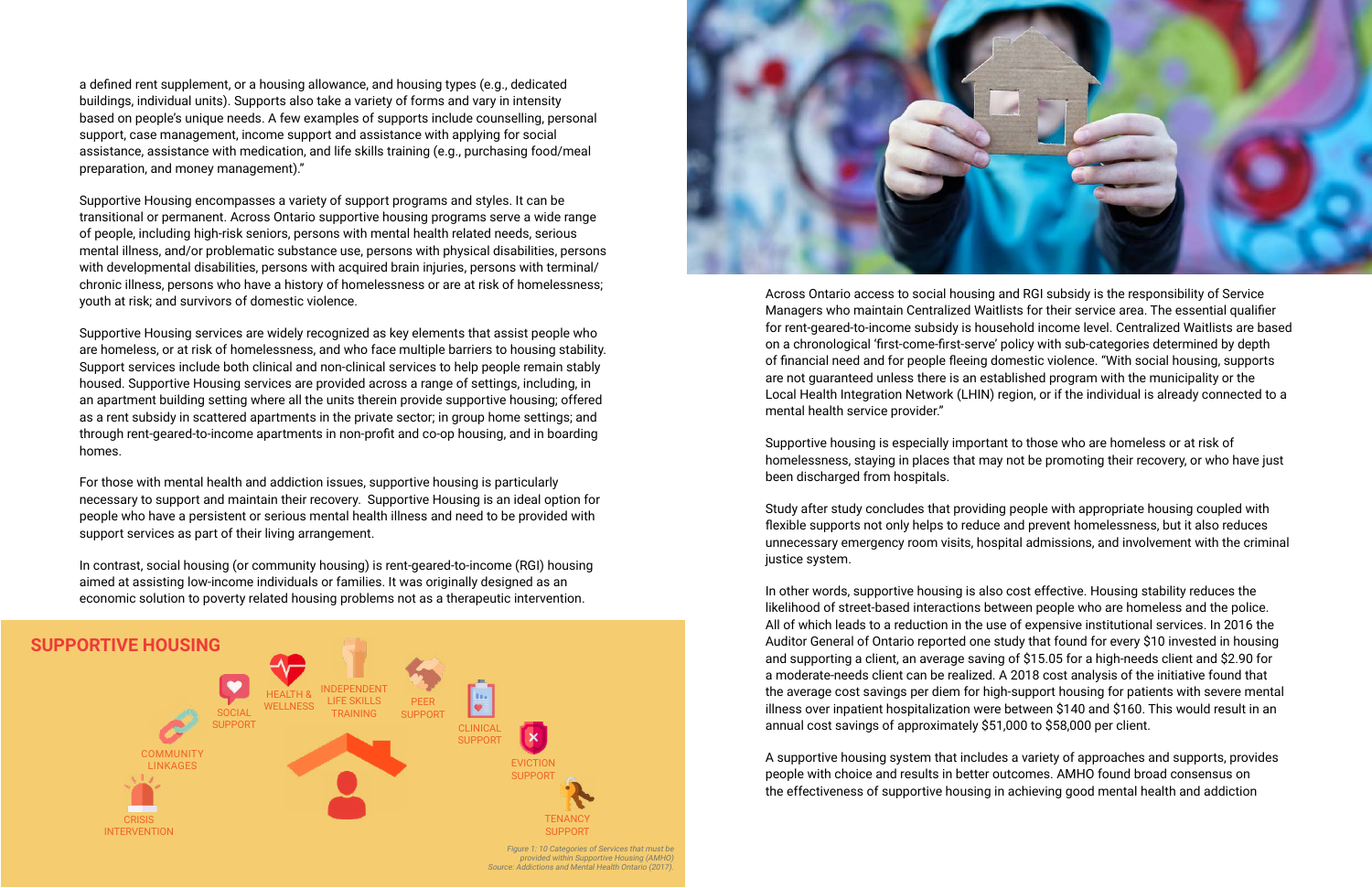outcomes and recognition that 'supportive housing works, that it is a key social determinant of health, and that it is essential to supporting recovery and/or housing stability for individuals who have mental health and addiction issues.'

AMHO identified a set of Guiding Principles for the planning and provision of supportive housing for people with mental health and addiction issues:

**a. Flexibility:** Supports provided should be flexible to meet the different needs of individuals

**b. Customization:** Supports should be customized to the unique needs of the individuals

**c. A Range of Core Services:** A set of core services should be provided in each supportive housing program

**d. Community Integration:** Housing is integrated into the community to foster social engagement and connections to the community

**e. Housing Readiness:** Potential tenants are not required to be 'Housing Ready' at the time they are housed.

**f. A Range of Services:** A range of complimentary services are available to each individual

**g. Funding Priority:** Priority is given to potential tenants with the highest and greatest needs - For government to meet its commitment to ending homelessness by 2025, supportive housing should be readily available to anyone who needs it by that date.

The AMHO study also identified ten broad categories (Figure 1) of services that provide a strong supportive housing model includes variety of services and supports that can be wrapped around the client and ebb and flow as circumstances change.

### Model Examples with Varying Levels of Support

**Permanent Supportive/Supported Housing** (PSH) combines rental or housing assistance with individualized, flexible, and voluntary support services for people with moderate to severe needs related to physical or mental health, developmental disabilities, or substance use.

PSH is one option to house chronically homeless individuals with high acuity. (High housing acuity meaning a person needs significant supports, often 24/7, to maintain their housing and cope with daily life).

**Scattered Site Housing** is a housing model that utilizes individual rental units located throughout the community, typically owned by private market landlords. Rent supplements are typically applied.

**Place-based Supportive Housing** (P-BSH) is a form of congregate supportive housing with supports embedded within the housing and refers to a situation where an entire building is occupied by tenants in need of supportive housing (as opposed to just a small percentage of a building's units being occupied by a specific population group). Placebased supportive housing can make it more efficient to offer core services to a larger group of people (e.g., 24/7 on-site supports and medication management). Additionally, P-BSH models can offer important assistance with guest management and make it relatively easy to have meal programs, as well as group social activities, such as exercise and art classes.

PSH and P-BSH programs are supported by a multidisciplinary team, including a mix of clinical and non-clinical community supports. Some programs supporting individuals with more complex health challenges, provide on-site clinical/nursing staff.

**Transitional/Interim Housing** is intended to offer a supportive living environment for its residents, including offering them the experience, tools, knowledge, and opportunities for social and skill development to become more independent. It is considered an intermediate step between emergency shelter and permanent supportive housing and has limits on how long an individual or family can stay. Rapid-Rehousing is described by the Canadian Government as targeted and time-limited financial assistance, system navigation, and support services to individuals and families experiencing homelessness to facilitate their quick exit from shelter.